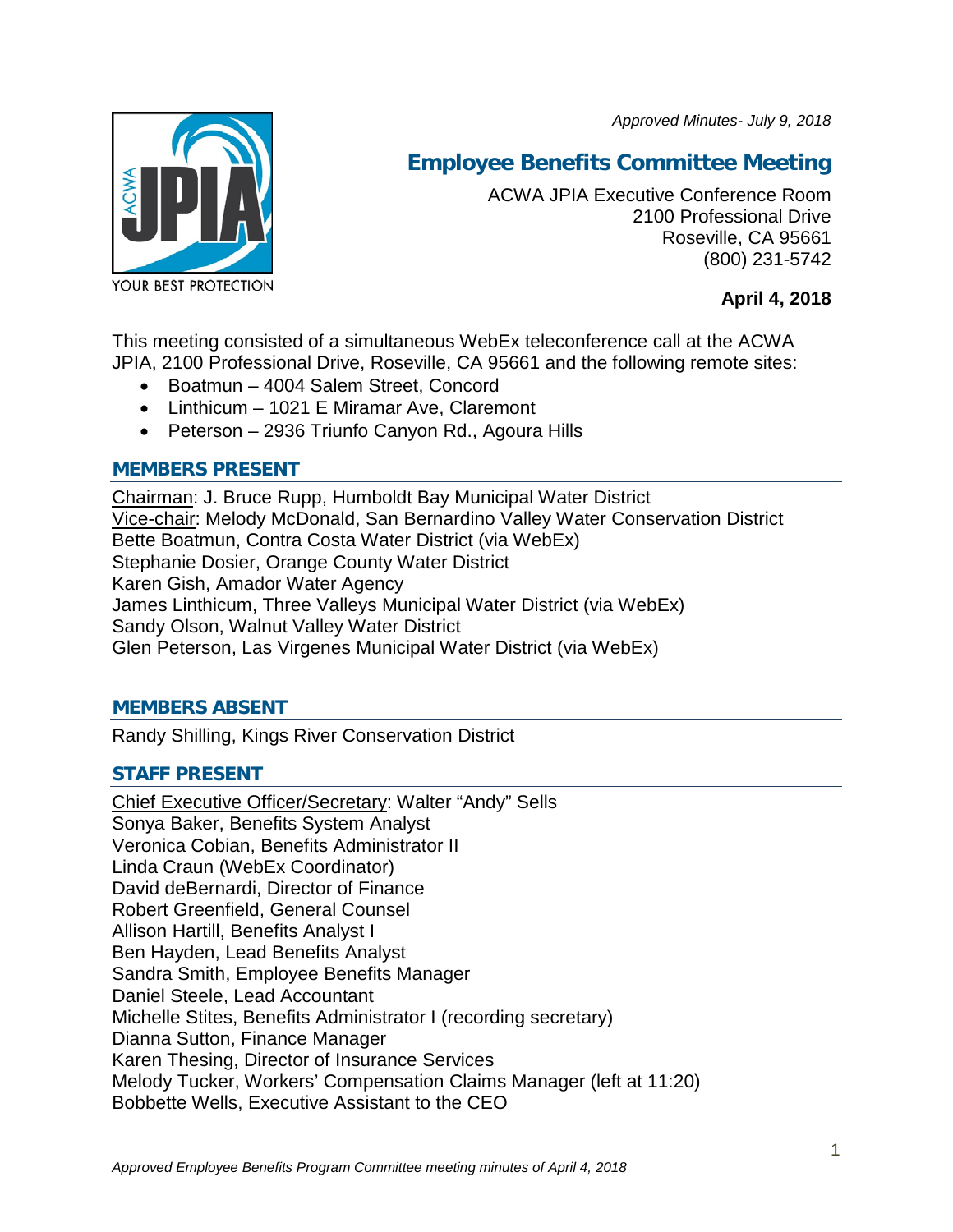# **OTHERS IN ATTENDANCE**

Thomas A Cuquet, South Sutter Water District David A. Drake, Rincon del Diablo Municipal Water District (via WebEx) David Hodgin, Scotts Valley Water District (via WebEx) W.D. "Bill" Knutson, Yuima Municipal Water District Kimberly Miller Alliant Thomas Sher, Alliant Kathy Tiegs, Cucamonga Valley Water District

## **WELCOME**

Chairman Rupp welcomed everyone in attendance.

## **CALL TO ORDER AND ANNOUNCEMENT OF QUORUM**

Chairman Rupp called the meeting to order at 10:03 a.m. He announced there was a quorum.

## **ANNOUNCEMENT RECORDING OF MINUTES**

Chairman Rupp announced that the meeting would be recorded to assist in preparation of minutes. Recordings are only kept 30 days following the meeting, as mandated by the California Brown Act.

#### **PUBLIC COMMENT**

Chairman Rupp noted that, as the agenda stated, members of the public would be allowed to address the Employee Benefits Program Committee on any agenda item prior to the Committee's decision on that item. Comments on any issues on the agenda, or not on the agenda, were also welcomed. No comments were brought forward.

#### **INTRODUCTIONS**

Chairman Rupp welcomed all in attendance.

#### **ADDITIONS TO OR DELETIONS FROM THE AGENDA**

Chairman Rupp asked for any additions to, or deletions from, the agenda; none requested.

# **CONSENT AGENDA**

Chairman Rupp called for approval of the Consent Agenda or approval of the minutes of the last meeting October 25, 2017:

M/S/C (McDonald/Dosier) (Boatmun-Yes, Dosier-Yes, Gish-Yes, Linthicum-Yes, McDonald-Yes, Olson-Yes, Peterson-Yes, Rupp-Yes): That the Employee Benefits Program Committee approve the minutes of October 25, 2017 as presented.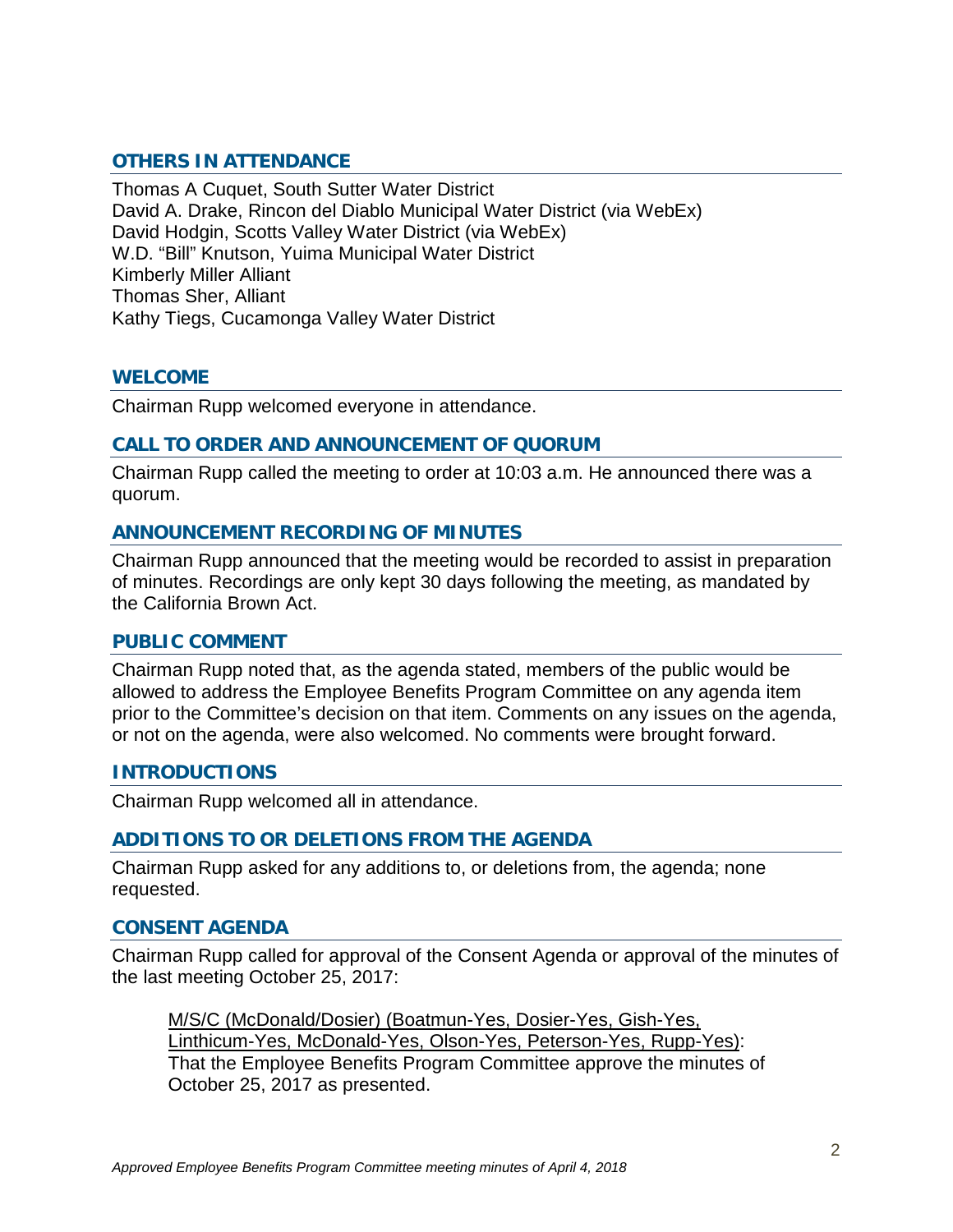# **REPORT ON MEETINGS ATTENDED ON BEHALF OF JPIA**

None reported.

# **PRELIMINARY RATE PROJECTIONS FOR 2019**

Ms. Smith presented a summary of medical plan design changes implemented over the past five years, along with rate history, and 2019 projections. Ms. Smith reviewed the savings estimates for each plan design change. She also reviewed the value added services incorporated for JPIA members.

Ms. Smith noted that there were two participants people enrolled in the CDHP in 2012. There are now 44 districts that offer the CDHP, with a total of 244 Anthem participants and 54 Kaiser participants. Ms. Smith thanked Mr. Hayden for his continued efforts in promoting and educating members about the CDHP, including guiding them through implementation. Several Committee members commented that collaboration between the district and JPIA is a necessity for a successful implementation of the CDHP plans.

Mr. Sher informed the Committee that based on the Anthem Book of Business trends and Alliant Book of Business trends, 2019 appears to be trending lower than expected, due to the economy. Current projections indicate a cost increase of 6.1% for the PPO program.

# **PHARMACY BENEFIT MANAGER**

JPIA's Anthem PPO and HMO medical plans utilize Express Scripts as the Pharmacy Benefit Manager (PBM) for the plans' prescription claims. Prescription expenses make up approximately 25% of JPIA's self-funded plan claims costs. The PBM not only processes prescription drug claims, but also negotiates pricing and rebates with drug manufacturers and maintains drug formulary lists. JPIA's use of Express Scripts is indirect, through contract with Anthem. Anthem will no longer contract with Express Scripts for PBM services effective January 1, 2020.

JPIA will need to secure a new PBM contract by January 1, 2020 because the current arrangement will no longer be an option. Staff is evaluating options and will present more information at the next Committee meeting.

# **RESERVE TARGET GOALS**

Mr. deBernardi explained to the Committee that for the past three years, JPIA has used \$18.5 million as the target goal for the Employee Benefits reserves. This number was based on a January 2015 actuary report using a 99% confidence level.

As of February 28, 2018, the Employee Benefits Program reserves were \$41.3 million. The \$41.3 million figure includes \$7.9 million dollars for estimated incurred but not reported (IBNR) claims. The new actuarial findings estimate the reserve fund would cover total losses at 99% confidence level with \$19.2 million, a \$700,000 increase from the previous estimate.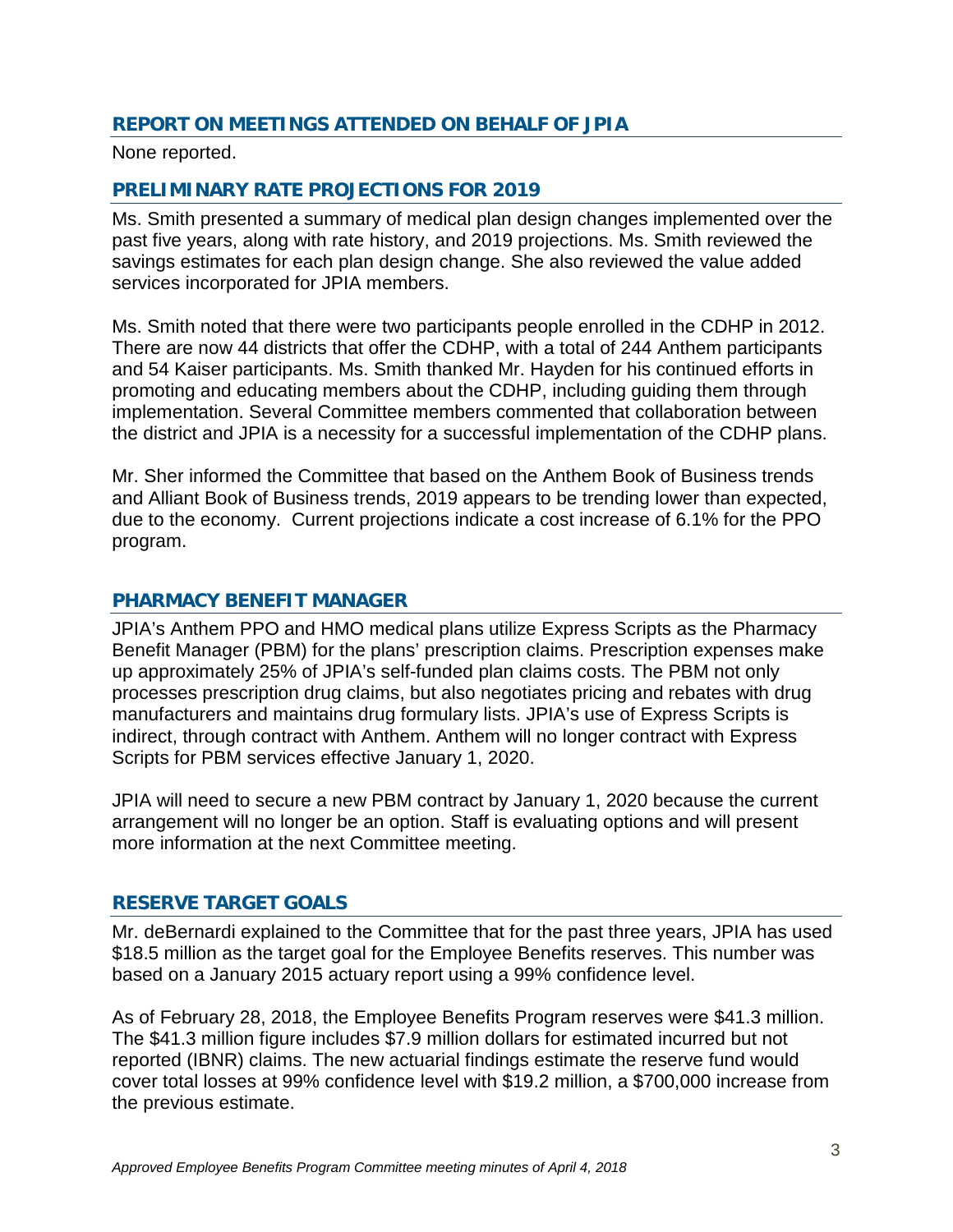M/S/C (McDonald/Gish) (Boatmun-Yes, Dosier-Yes, Gish-Yes, Linthicum-Yes, McDonald-Yes, Olson-Yes, Peterson-Yes, Rupp-Yes): That the Employee Benefits Program Committee recommend that the Executive Committee approve to change the reserve goal to \$19.2 million.

## **SOLERA DIABETES PREVENTION PROGRAM**

Ms. Smith presented the Solera Diabetes Prevention Program. Diabetes is a notable contributor to plan costs, according to utilization data provided by both Anthem and Kaiser. Anthem Blue Cross offers an option to add a Diabetes Prevention Program at no cost to the participant. The cost to the plan is about \$400 per person who participates in the program. Costs are anticipated to be offset by reduced medical and prescription claims expenses.

JPIA's Anthem PPO and HMO plans began offering the Solera Diabetes Prevention Program in February 2018. The program launched with a weekly drawing for a \$100 Amazon gift card during the first four weeks. Over 800 participants took the online quiz to see if they qualified for the benefit. Staff will update the Committee as utilization data becomes available.

# **CARRUM HEALTH UPDATE**

Ms. Smith spoke about Carrum Health's bundled surgery benefit available under the PPO plans. Plan savings for surgeries through Carrum Health are passed along to participants by waiving costs, and travel expenses are covered. Communication efforts to get the word out about this feature have included an employer webinar, flyers, and videos on the JPIA website for distribution during open enrollment and at hire, Carrum presence at health fairs and HR group meetings, emails to HR staff to forward to employees, and a postcard mailed directly to Anthem PPO plan participants.

To date, two surgeries have been completed through Carrum Health. Both patients reported high satisfaction, rating the experience a 10 out of 10. Another patient will be having surgery soon, with several more in the beginning phases of arranging their surgeries.

Carrum Health has a data feed with Anthem and is working to identify patients who may be recommended for orthopedic, cardiac, or bariatric surgery. Direct member outreach is occurring to identify patients and is expected to increase as analytics are honed. Staff will provide more utilization data to the Committee as it becomes available.